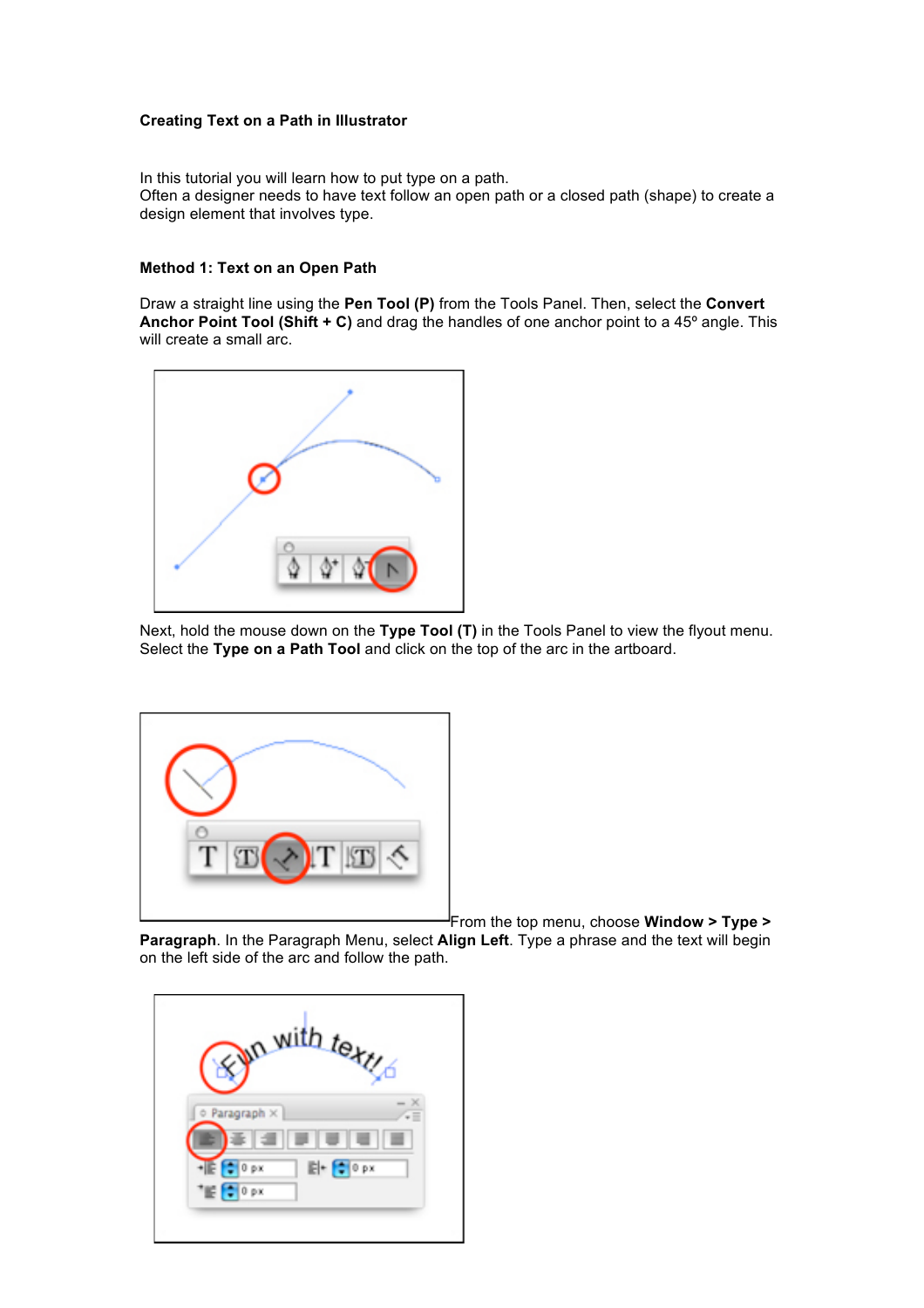To move the text on the path, select the **Direct Selection Tool (A)** from the Tools Panel and click on the left bracket (near the anchor point). A small perpendicular icon will appear.



Hold Cmd (Mac) or Ctrl (Windows) and drag the bracket to move the text along the path. To flip the text to the opposite side of the path, drag the perpendicular icon to the other side of the path. This time, don't hold down the Cmd (Mac) or Ctrl (Windows) keys.

The alignment of the text on the path can also be changed. Choose **Type > Type on a Path > Type on a Path Options**.

| Type on a Path Options    |      |
|---------------------------|------|
| Rainbow                   | Flip |
| <b>Baseline</b>           |      |
| Ascender<br>Descender     |      |
| Center<br>$\vee$ Baseline | OK   |
|                           |      |

In the **Type on a Path Options** window, there is a drop down menu for **Align to Path** that includes: Ascender, Descender, Center, and Baseline. The **Ascender (1)** option moves the text below the path and aligned with the top of the text. The **Descender (2)** option moves the text above the path and aligned with the bottom of the text. The **Center (3)** option has the path running through the halfway point of the text. The **Baseline (4)** option is the default and aligns the text to the base path.